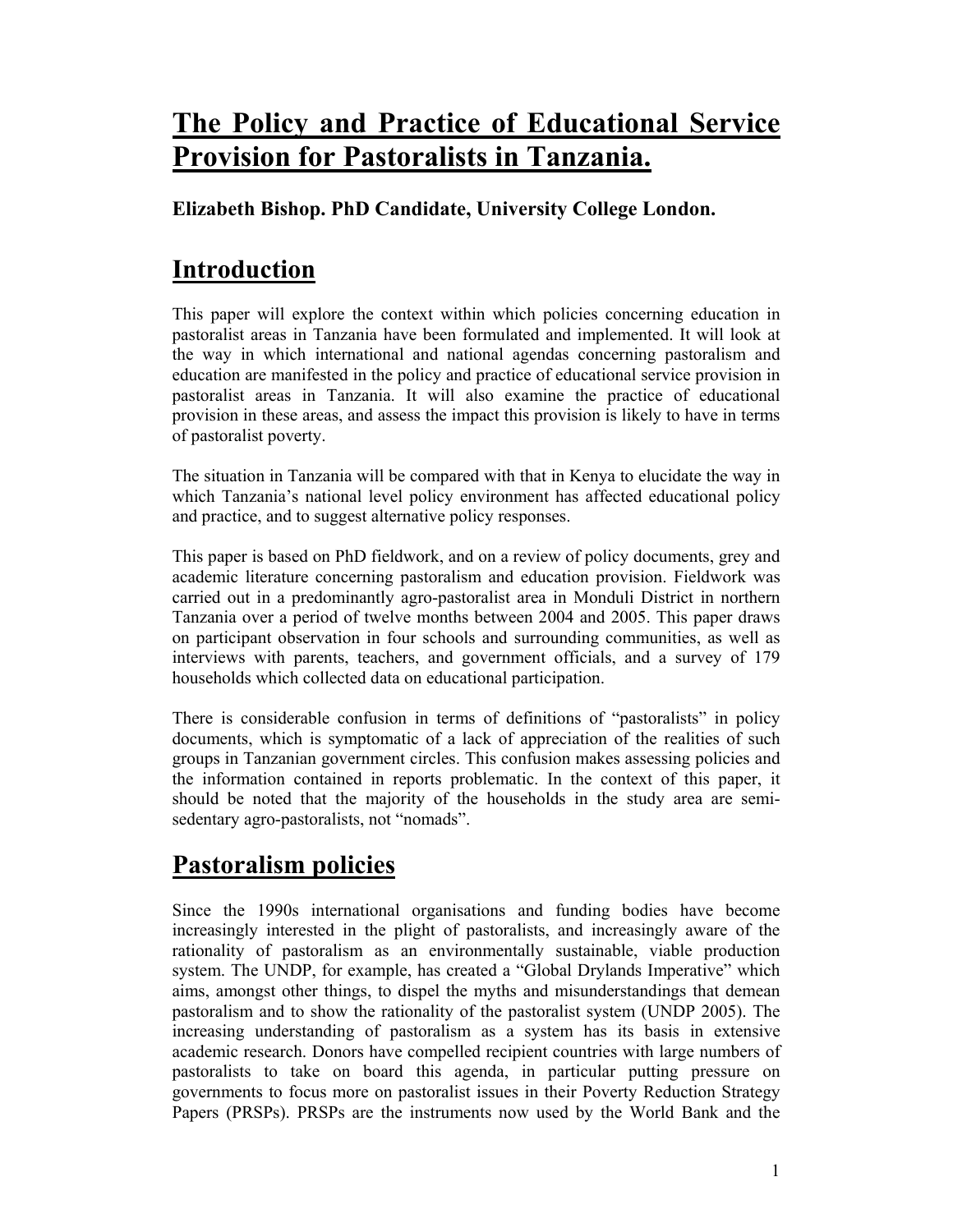International Monetary Fund (IMF) to enable developing countries to qualify for debt relief under the Heavily Indebted Poor Countries (HIPC) Initiative. Pressure has been exerted on governments partly through international organisations providing money for a massive proliferation of local and international non-governmental organizations (NGOs) with an interest in pastoralist affairs. This has led to increasing civil society pressure on governments to consider pastoralists' agendas, which has been relatively effective due to donor insistence on broad-based participation and involvement of Civil Society Organisations (CSOs) in the PRS process (see United Republic of Tanzania 2005a). These factors have led governments in states with pastoralist populations to show, to varying degrees, increasing concern for the merits of pastoralism and for the plight of pastoralists. Moreover, if countries are to make progress on achieving the Millennium Development Goals (MDGs), it is recognised that attention will have to be paid to pastoralist areas, which have a high incidence of 'poverty' (as defined in the MDGs), including low levels of educational participation and attainment.

The initial PRSP from Tanzania (United Republic of Tanzania 2000) had very few references to livestock, and none to pastoralism as a livelihood. This neglect was also evident in other earlier policy documents. Where pastoralism or livestock were mentioned this tended to paint a negative picture and was generally in the context of the need to improve the livestock industry, rather than concern over the situation of pastoralists. More recently, pastoralism has begun to be seen, at least in policy documents, as a significant issue. Hakikazi, a Tanzanian NGO, claims that pastoralism is mentioned in the Tanzanian National Strategy for Growth and Reduction of Poverty 2005 (NSGRP) due to targeted advocacy by pastoral groups during the 2004 PRS Review, and to pastoralist input in the Tanzanian Participatory Poverty Assessment (TzPPA) (Hakikazi 2005). These later policy documents may also be reflecting the changes in international development discourse discussed above. Importantly the NSGRP refers to the need to promote pastoralism as a sustainable livelihood system. It states that,

"Achievement of sustainable and broad-based growth will incorporate the following strategic actions …. Promoting efficient utilization of rangeland, empowering pastoralists to improve livestock productivity through improved access to veterinary services, reliable water supply, **recognizing pastoralism as sustainable livelihood**" (United Republic of Tanzania 2005b: 38, emphasis mine).

However, other policies do not seem to view pastoralism in this way. For example, The Rural Development Strategy (RDS), while obviously engaging with the rhetoric adopted by donors concerning pastoralism, clearly aims at reducing pastoralist mobility and therefore the sustainability of pastoralism (United Republic of Tanzania 2001a). The RDS states that:

"… due to spatial and temporal distribution of vegetation, pastoralists have to continuously move in search of good grazing grounds and water. Mobility is therefore a cardinal strategy for the pastoralist to mitigate against fluctuations of climate, periodic droughts and erratic rainfall. However, although there are valid driving forces towards their movements, pastoralists do more harm to overall economy than better due to continuous mobility." (URT, 2001a: 32).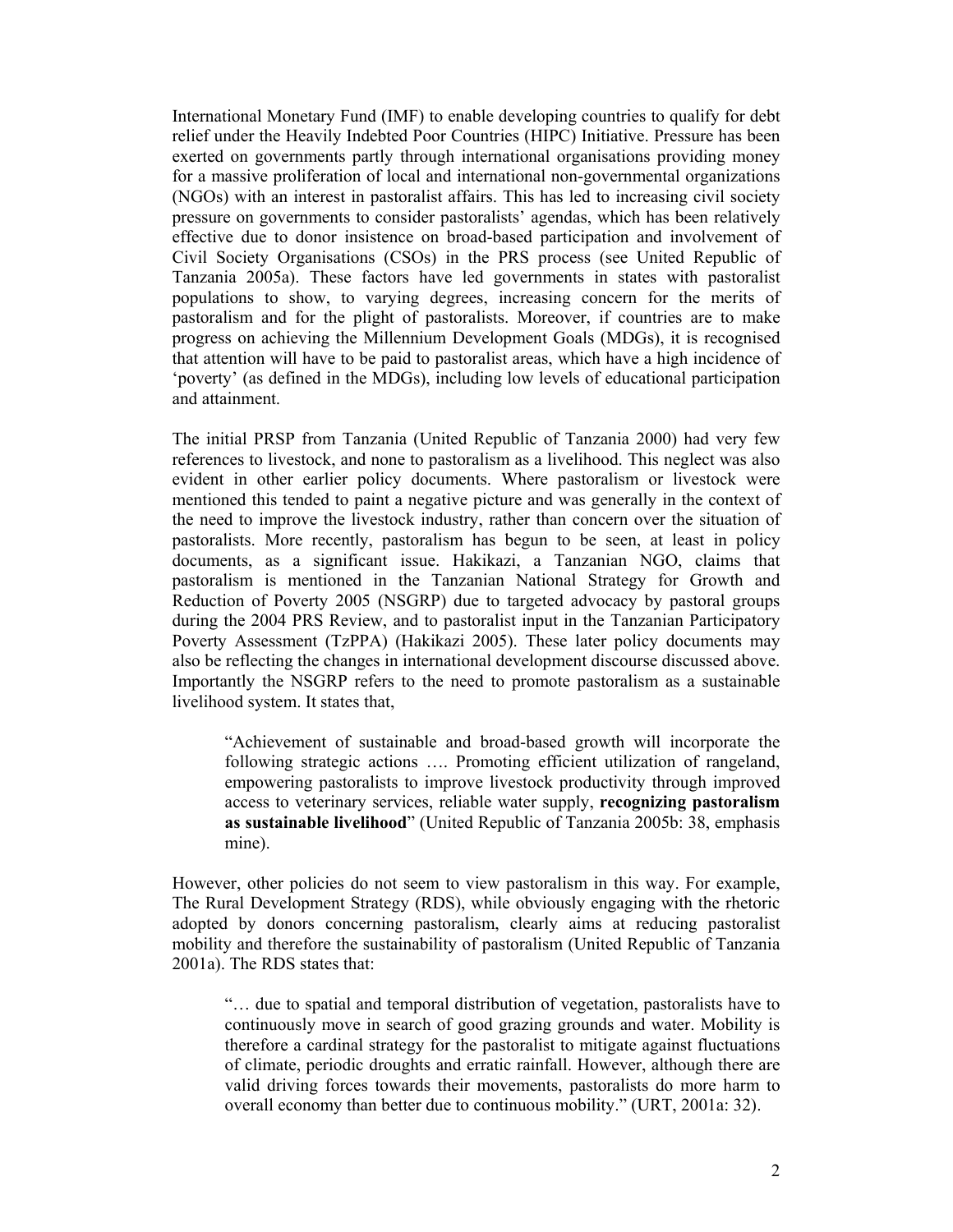In contrast, despite few references to pastoralism in Kenya's initial PRSP (GOK 2000), the shift towards seeing pastoralism as a significant issue has been incorporated to a greater degree in Kenya's Economic Recovery Strategy for Wealth and Employment Creation 2003-2007 (the most recent Kenyan PRSP), which devotes a chapter to Arid and Semi-Arid Lands (ASAL) (GOK 2003). This is largely due to the efforts of pastoralist groups, supported by international organisations, in the Kenyan PRSP process (Abkula 2002). Kenya has also drafted an ASAL policy, and has set out an ASAL Programme which aims to cater to these areas which have traditionally been a low priority in public resource allocation and programs (GOK 2004).

## **Education Policies**

### **History of education policies**

An awareness of the historical antecedents of some aspects of the two countries' policy environments is helpful in understanding current national policies regarding education in pastoralist areas.

In the post-independence period in Tanzania, Education for Self-Reliance (ESR) policies channelled resources towards primary education and adult literacy in an effort to create a mass base for participatory socialist construction (Cooksey et al. 1994). Towards this end, differences between groups of people were de-emphasised. It was thought by decision makers that such differences, if acknowledged, would risk becoming a divisive element in a country with many ethnic groups, because it might have led to tribalism and ethnic mobilisation, which had been vigorously combated by TANU (Tanganyika African National Union) since the beginning of its anti-colonial struggle. A series of measures relating to the curriculum and educational experience itself, and having a specifically socializing intent, were implemented. For example, the KiSwahili language was given greater emphasis as a measure of social integration and schools were required to develop self-reliance activities, typically a school farm. The fundamental objective of these steps was to submerge any sense of separateness arising from a student's regional origin, social background, or educational experience within the deeper national identity of the socialist Tanzania (Court 1973). Aside from the self-reliance aspect, another aim of school farms in pastoralist areas in Tanzania was to enshrine cultivation as the national ideal and identity, despite the ecological unsuitability of many pastoralist areas for crop cultivation. In contrast, in this period in Kenya little attempt was made to use the curriculum as an explicit socialization device for the purpose of national integration, possibly because the content of Kenya's national vision at that time was less radical.

Whilst many aspects of educational policy in the two countries have differed, a neglect of pastoralist areas has been a common feature. In these areas in both countries educational participation and attainment has been low relative to other areas, and continues to be low. In the colonial period, the factors that led to low rates of formal education in pastoralist areas included the lack of interest of colonial governments in pastoral areas, and relatively little missionary activities. There was also a concentration of educational institutions in the centres of African cash crop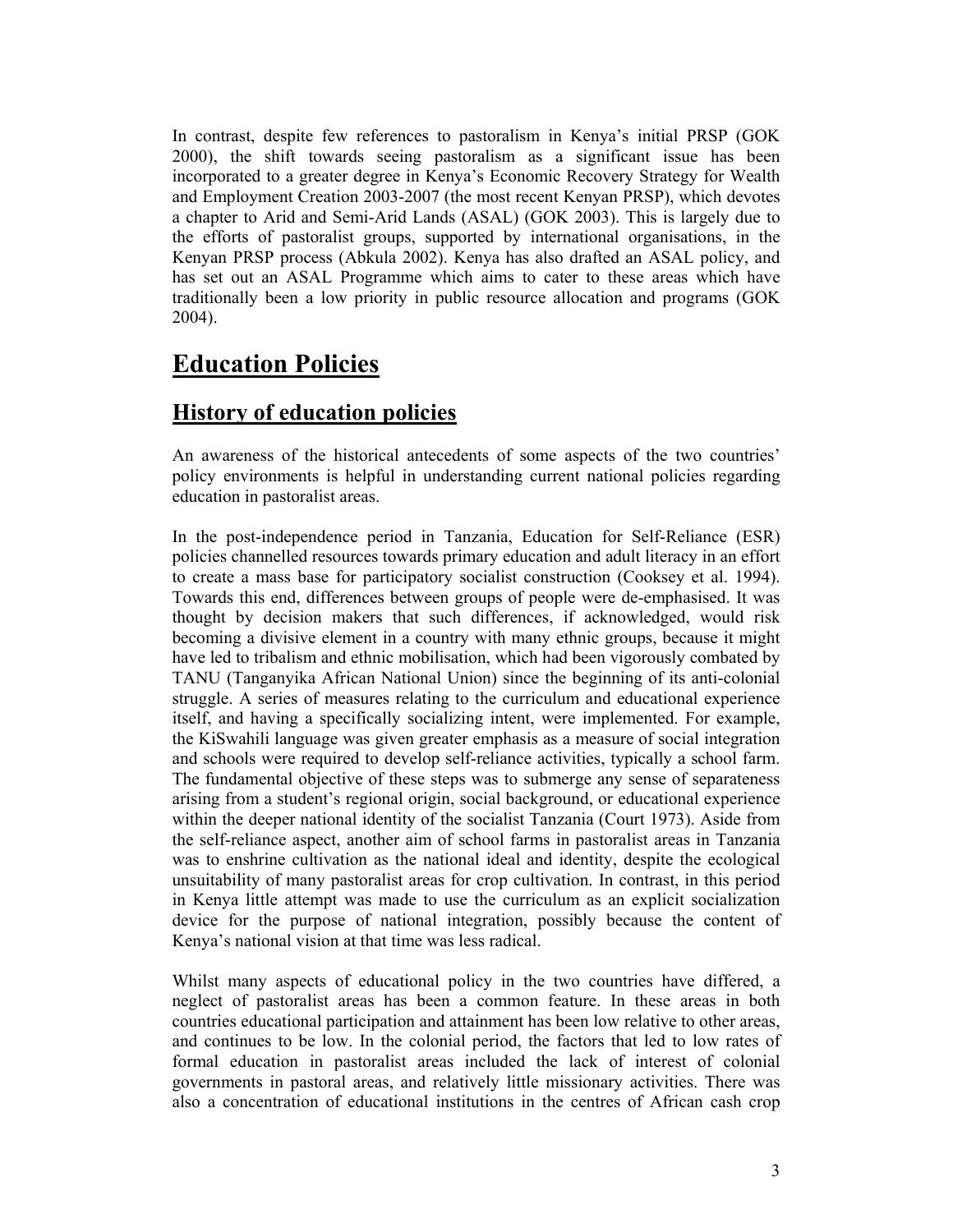production, plantation, or white settler production, and the centres for trade, administration and service industries (Buchert 1994). After independence, governments directed their limited resources towards those peoples and areas that were more politically powerful and/or perceived as "progressive" (Hodgson, 2001), and disparities between pastoralist and other areas remained. Until recently, attempts to increase enrolment and achievement have been made through the expansion of conventional formal schooling which has been unresponsive to the needs of pastoralists. The only specific measure implemented to try to get pastoralist children into school previously used by these two countries was the setting up of boarding schools in pastoralist areas. These schools have not been successful in terms of increasing participation by pastoralists due to several factors. These include:

- an influx of non-pastoralist children to take advantage of the facilities on offer
- pastoralist parents' inability or reluctance to pay the greater costs associated with boarding
- pastoralist parents' reluctance to entrust their children to these institutions (Community Research and Development Services 2006).

These boarding schools will be discussed in greater detail in the Tanzanian context below.

### **Current education policies**

The Education for All (EFA) movement and the education targets within the MDGs have provided an impetus for many African countries to push for Universal Primary Education (UPE), often with extensive external support. Aside from the rights based argument for the importance of UPE, policy documents have frequently justified the need for investment in education by pointing to the poverty alleviating benefits that have been found to be associated with it (see for example UNESCO 2002, UNESCO 2003). The World Declaration on Education For All (1990) drew attention to removing educational disparities within countries. The needs of particular groups were highlighted, and nomads were specifically mentioned (*ibid*. Article 3). The World Declaration also encouraged 'learning through a variety of delivery systems' and the adoption of 'supplementary alternative programmes' (*ibid.* Article 5). Tanzanian policy is influenced, in some aspects more than others, by such international agendas (Buchert 1997).

Tanzania is currently making progress towards achieving the goal of UPE as a result of the decision to drop primary school fees in 2001 and the implementation of the Primary Education Development Plan (PEDP) in July 2002 (United Republic of Tanzania 2001b), partly financed through savings made as a result of qualification for the Highly Indebted Poor Countries (HIPC) Initiative in 2001. PEDP aimed at the rapid expansion of primary education, with the objective of enrolling all 7-10 years olds by 2005. It called for the expansion of infrastructure, equipment, and staff capacity. As in the rest of the country, there had been a very large rise in enrolments in my study area in order to meet the targets set out in PEDP. However, enrolment rates were still low compared to the rest of the country. It has been claimed that the Tanzanian national Net Enrolment Rate (NER) for 2005 reached 95%, up from 59% in 2000 (Mungai 2005). In the two sub-villages in which my survey was conducted in late 2004, it was found that the NERs (based on parents' reports of children having been enrolled) were 49.3% and 51.9%. These data would, if anything, give an exaggerated NER, because of parents' unwillingness to mention out-of-school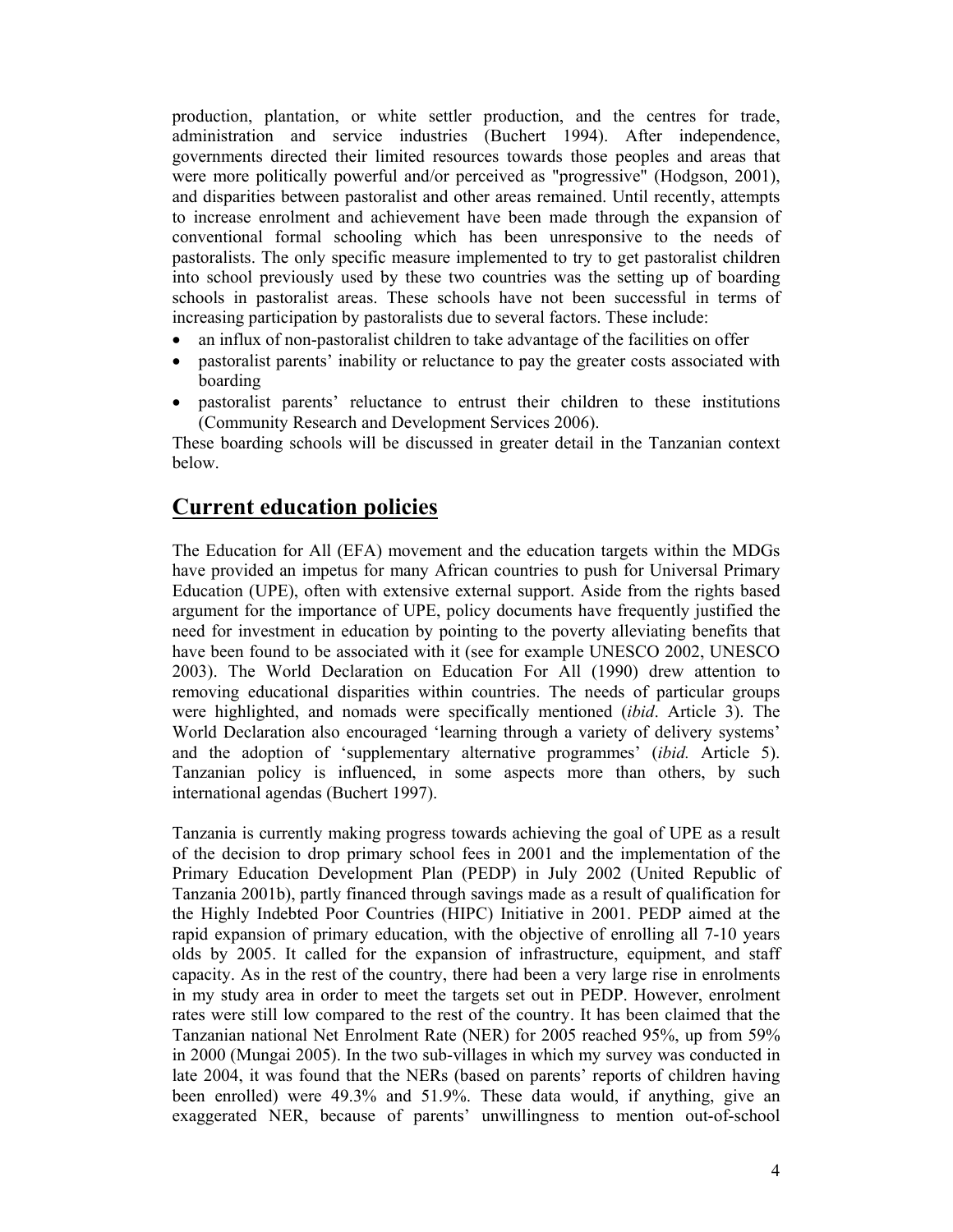children. NERs in the study area are low relative to national rates. However, teachers, educational infrastructure and equipment are already massively over-stretched.

Similarly, in Kenya the implementation of a Free Primary Education intervention by the new National Rainbow Coalition (NARC) government in 2003 has had a remarkable impact on the enrolment for pastoralist districts. One study demonstrated that enrolment increased by an average of 28%, well above the national average of 22.3%. However, as is the case in Tanzania, this increase has exacerbated problems with teaching and learning facilities (Sifuna 2005).

## **Educational policy and practice in pastoralist areas in Tanzania**

How international and national agendas concerning pastoralism and education discussed above meet in current policies for and the practice of educational service provision for pastoralists in Tanzania will now be discussed. The challenges for educational service provision in pastoralist areas will be described, and it will be demonstrated that, in contrast to the situation in Kenya, these challenges have not been tackled in education policies in Tanzania. Moreover, evidence from long-term anthropological fieldwork will demonstrate that these challenges are even less well met in practice.

#### **Challenges for educational service provision in pastoralist areas**

Before the recent educational reforms in Kenya and Tanzania, levels of educational participation and attainment amongst pastoralists were low. For example, Coast's 1997-8 data on rates of schooling by Maasai children in Ngorongoro Conservation Area in Tanzania, and Narok and Kajiado Districts in Kenya, showed that of all children aged 7–12 years, 32% of Kenyan Maasai and 9% of Tanzanian Maasai were attending school, relative to the national rural averages of 65% and 47% respectively (UNDP, 1999, cited in Coast 2002: 99). Some of the challenges for educational service provision to pastoralist areas are similar to those faced by other rural and marginalised households in the region, although often more severe. These include:

- low population densities, resulting in long distances to schools
- a lack of teachers willing to live in the hard conditions found in these areas, resulting in teacher shortages as well as poorly motivated teachers
- parents lack of access to cash to pay for schooling costs such as uniforms and contributions to schools

Other challenges are more unique to the situation of pastoralists:

- a household economy dependant on child labour, with children spending long periods away from the settlement
- pastoralist mobility
- the way pastoralism is presented in the curriculum
- the historical neglect of pastoralists in terms of education and antagonism between the state and pastoralists

Previously, the tendency in these two countries was for governments to more or less ignore the special challenges which the pastoralist way of life posed for educational provision and concentrate instead on transforming these communities as a prerequisite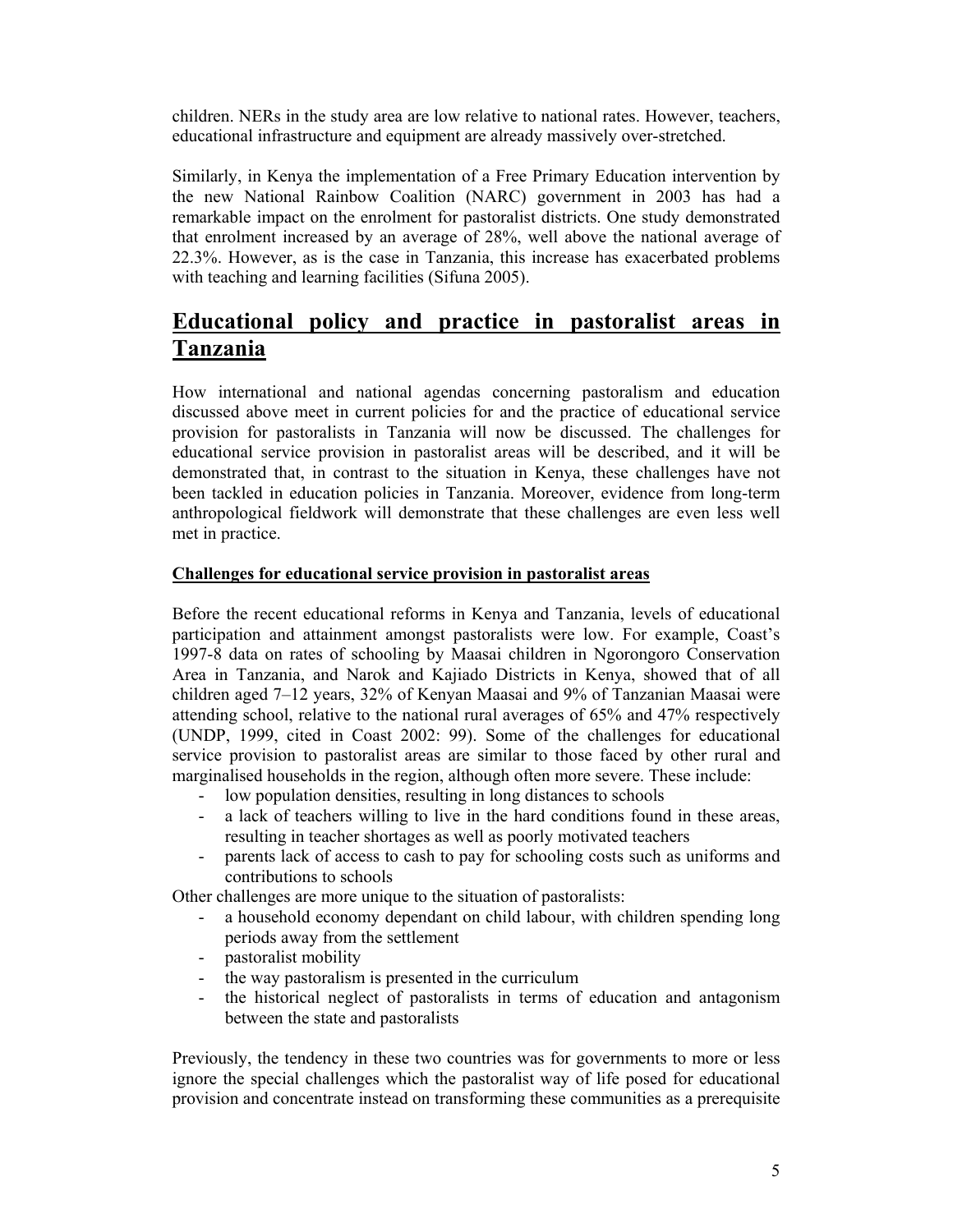to such provision. This is illustrated in the case of Tanzania by the forced villagisation in pastoralist areas. In the mid–1970s, the pastoralist population was made to settle in 'villages' which were the pastoralist version of the Tanzanian 'Ujamaa' socialist settlements. They represented a political and administrative unit imposed by the process officially termed 'villagisation' which, amongst other things, aimed to provide services to citizens more efficiently (Ndagala 1982). It was at this time that the first school was built in the study area, and large numbers of children compelled to attend daily, which added to the pressures on households to become increasingly sedentary.

#### **Policy Responses in Kenya**

Whilst the special challenges of providing education to pastoralists were largely ignored in the past, the Kenyan government has recently displayed, at least in terms of policies, a willingness to diverge from conventional formal schooling and adapt educational service provision to the needs of pastoralists by devising modes of delivery specifically for pastoralists. One document produced for the Kenyan government stated that, "It is evident today that formal education cannot in its present form reach to every child in the nation by 2015. It is widely acknowledged that new modes of educational delivery must be designed to attain this goal" (Obura 2002:1). The National Commission for the Education of Pastoralist and Nomadic Communities was set up, with the mission to "give special impetus in pastoralist and nomadic communities to achieving the goals of EFA, giving all members of these communities access to lifelong education" (Obura, 2002: 9).

This change in policy direction in Kenya has occurred in the context of:

- the shifts described above towards pastoralists having more political voice
- the need to tackle problems of low school participation in pastoralist areas in the context of the UPE drive
- positive examples from elsewhere of flexible educational service provision for pastoralists, for example the Alternative Basic Education for Karamoja (ABEK) programme in Uganda

The Kenyan government's Arid Lands Resource Management Project's (ALRMP) website sets out the projects goals with regard to education,

The project will complement existing government and partner initiatives to provide at least basic education to the population in the arid lands. Recognizing that education is a particular challenge in nomadic pastoral communities, who do not reside in the same area all year around, and in view of ALRMP's comparative advantage in working with mobile communities, the project will pay particular attention to strengthening the delivery of mobile education in line with the GoK Concept Paper on the Education of Pastoralist and Nomadic Communities. The project will finance curriculum development for mobile schools, a study on migratory patterns to formulate appropriate mobile and fixed education delivery approaches, and the design and implementation of a mobile schooling pilot in three arid districts. The project proposals and approaches will build upon the experience of existing small scale pilots operating in some of the project districts and adjust these models to allow the government to reach broader coverage. (GOK 2006)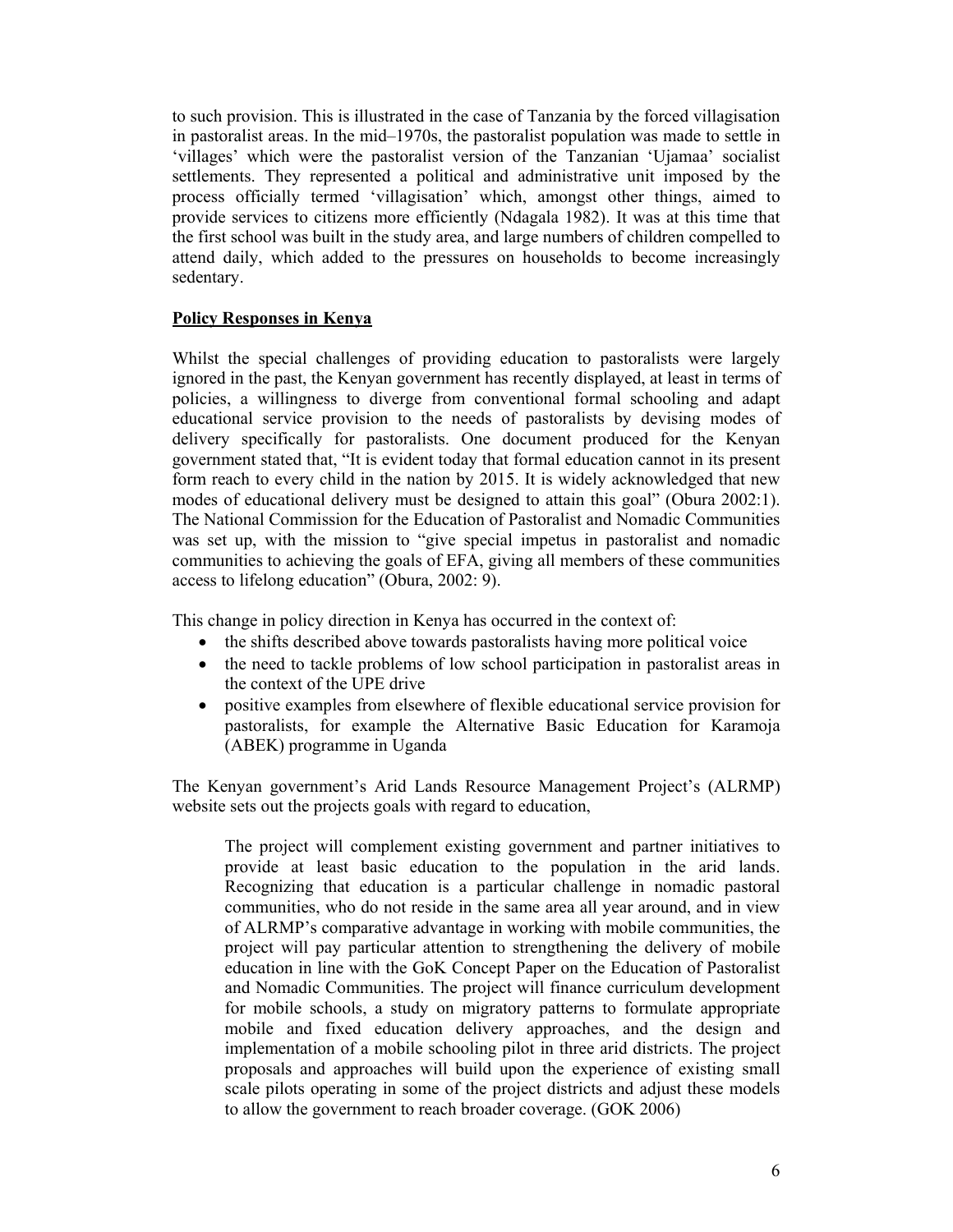The Kenyan government's latest PRSP states that in ASALs "the objective is to start closing the gap with the rest of the country by developing a creative schooling program for pastoralist children" (Government of Kenya 2005: 59). It has yet to be seen how these plans will be implemented in Kenya, and with what success, but the shift in terms of policies is in itself significant.

#### **Policy Responses in Tanzania**

In contrast to the situation in Kenya, in Tanzania neither the PEDP nor any other government education documents have included any special policy provisions for, nor any real recognition of, the unique challenges of providing education in pastoralist areas. This omission is consistent with the lack of attention, discussed above, received by pastoralism as a livelihood in other sectors. The recognition of the need to promote pastoralism as a sustainable livelihood in the NSGRP is not a recognition that has influenced education policy. If it were, specific education policies would have been formulated which sought to decrease the conflicts between schooling and the pastoralist way of life.

The Basic Education Master Plan (United Republic of Tanzania 2001c) does at least recognise that there are challenges in delivering educational services to "pastoralists" and "nomadic and semi-nomadic communities".

#### *Component 1.2.4 Increasing Enrolment of Children from disadvantaged Communities*

#### **Rationale**

The Education and Training Policy (1995) states that the government shall guarantee access to basic education to all citizens as is a basic human right. Tanzania however is a heterogeneous society with more than 100 ethnic groupings with differing social, economic and cultural environments. Communities of hunters, fishermen, pastoralists and gatherers have life styles that impede them from getting education. If left un-attended, these communities will continue to be disadvantaged and will lag behind in getting education. These communities need special consideration by the Government to help promote enrolment into primary schools.

#### **Objectives**

### **To promote access to basic education to disadvantaged communities i.e nomads, gatherers, fishing groups and hunters**

#### **Activities**

(i) Identify districts with Special Enrolment needs

(ii) Conduct and/or Use School Mapping results to identify needs of the groups e.g Nomadic, fishing etc.

(iii) Prepare specific district plan for expansion of enrolment

(iv) Design programme based on findings for expansion of enrolment

(v) Sensitize the community on need to enrol their children and enforcing attendance

(vi) Construct needed facilities to increase the enrolment

(vii) Identify premises to be used as temporary classrooms

(viii) Implement the programme for each group

(ix) Monitor and evaluate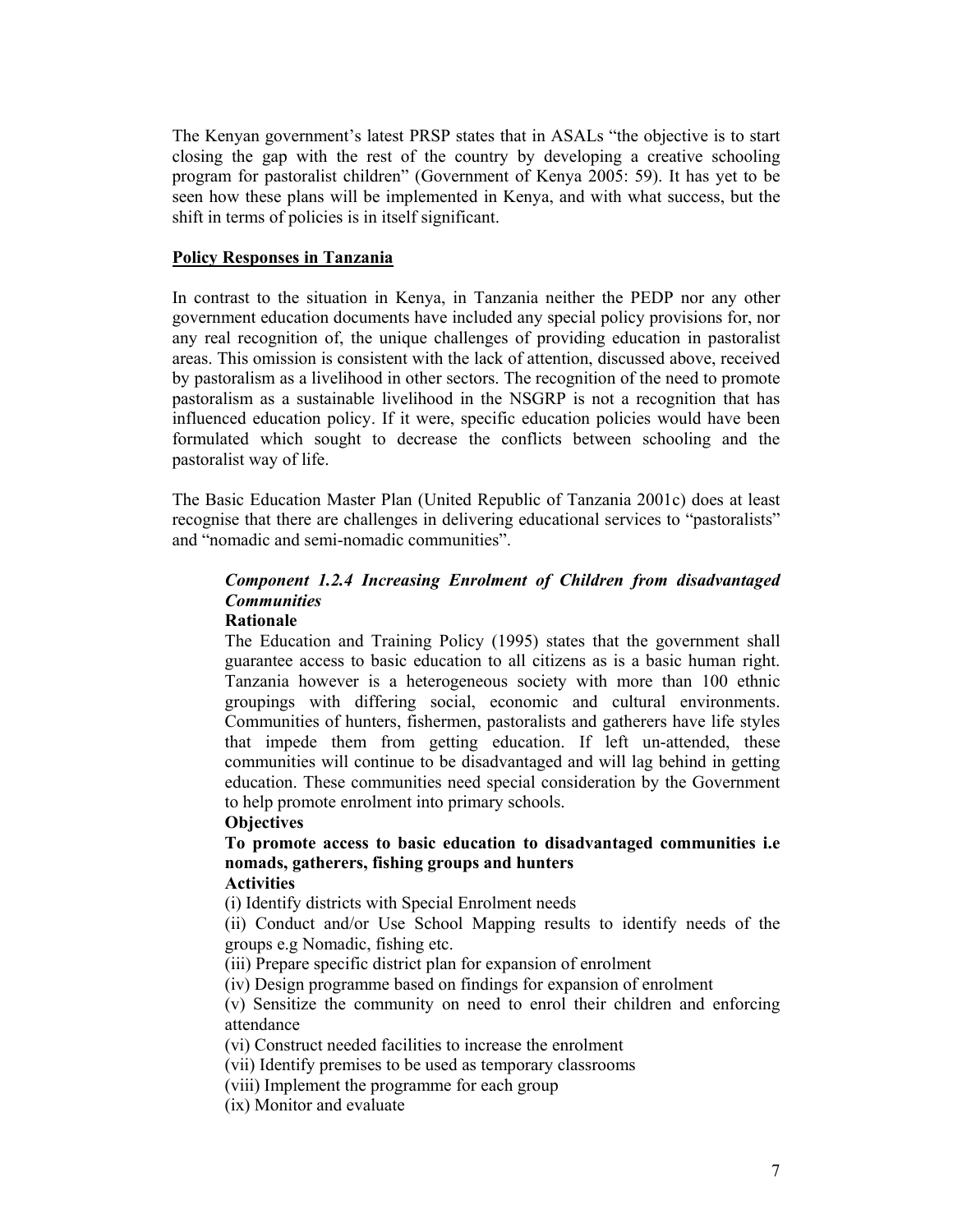**Targets** (i) Needs assessment conducted by Mid 2001 (ii) Programme design by December 2001 (iii) Districts plans produced and disseminated by January 2002 (iv) Teaching/learning premises established by February 2003 (v) Monitoring and evaluation conducted annually.

(URT, 2001c: 32)

However, the BEMP is not at all specific about the steps to be taken, and no policy documents addressing the issue of educational provision to pastoralists have, to my knowledge, been produced.

#### COBET Programme

What these mentions of pastoralists and other "disadvantaged communities" in policy documents have led to is the development of the Complimentary Basic Education and Training (COBET) programme by the Ministry of Education and Culture (MOEC) in collaboration with UNICEF. PEDP set out plans for this non-formal education to cater for out-of school youth, including "nomadic Communities, street children, disabled, orphans and out of reach" (United Republic of Tanzania 2003). It is not a specific programme to meet the challenges of providing education to pastoralists.

COBET students are supposed to study a different curriculum, but one designed to allow them to take the examinations taken by children in mainstream education at the end of Standards 4 and 8, and to enter the formal system if successful. PEDP states that "the guiding principle in these education initiatives will be that every effort will be made to induct children into the mainstream, formal provision. This means that the strategies for the complementary education programmes are designed for the short-tomedium term only" (United Republic of Tanzania 2001b: 8). Nonetheless, the COBET programme with its more flexible timetable, shorter duration, and no requirement to wear a uniform, could have gone some way to **temporarily** removing barriers which prevent pastoralist children from participating in education. However, in practice the COBET programme has not been functioning in the pastoralist areas studied. The Tanzanian government has in fact acknowledged that COBET does not have a high priority in district education plans with district officers because of insufficient funding (United Republic of Tanzania 2004a: 50).

In each of the four primary schools studied, there were two appointed COBET teachers. This pair consisted of one qualified primary school teacher and one Standard 7 leaver village resident paid to teach COBET. In all schools there was a good degree of knowledge about how the scheme should function. The COBET teachers had all attended training seminars, and were highly aware of the COBET policies. However, the programme was not working as it should have been in any of the schools. In only two of the four schools was it claimed that COBET students were attending. In none of the schools was it claimed that COBET students were being taught separately. I never witnessed COBET teaching. Although special COBET teaching resources were available in all the schools, they were not being used. Teachers explained this with reference to the COBET syllabus not preparing candidates well enough for national examinations. Where COBET students were said to be attending, their attendance was reported to be poor. Teachers attributed this to female students already being married,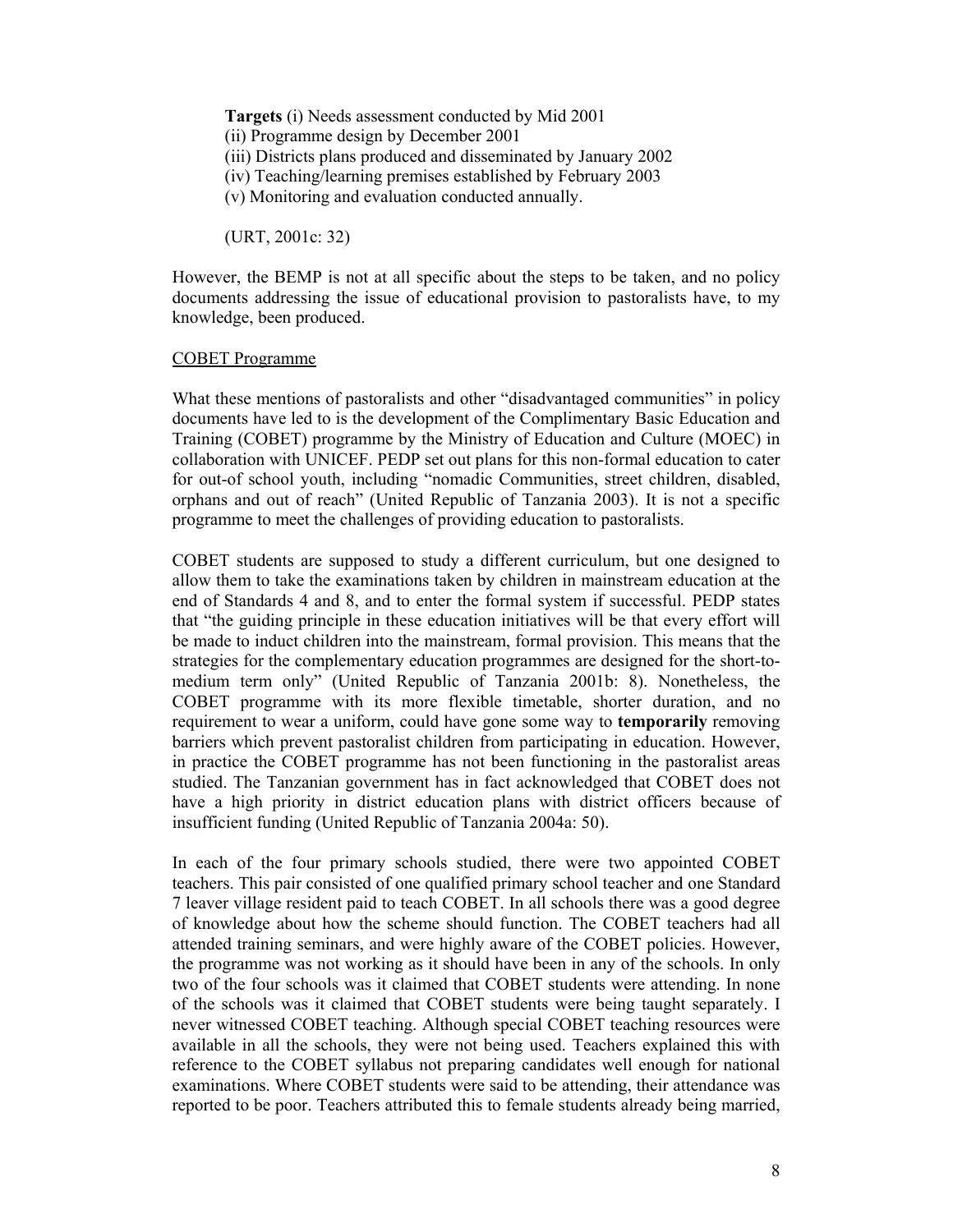and therefore having conflicting responsibilities, and male students being *ilmurran* (the 'warrior' age-set), and not wishing to interrupt their period of their lives. The lack of implementation could also be attributed to a lack of motivation amongst teachers and a lack of inspection by district officials. Furthermore, there was an apparent lack of commitment on the part of the communities to the COBET programme, with many parents having little understanding of the aims of COBET.

#### Boarding Schools

Other than this non-formal education programmes, the other significant attempt by the Tanzanian government to meet the challenges of providing educational services to pastoralists has been the setting up of boarding schools in pastoralist areas, with the aim of allowing pastoralist children to attend school whilst their families migrated with their livestock. There has been a limited response by pastoralists, and nonpastoralists have managed to take up places in these schools. In the predominantly pastoralist Monduli district in Tanzania, there are currently five primary boarding schools, with one having been built very recently with funding from a large international NGO. However, students attending boarding schools are only 6% of the total primary school enrolment in the district. Of these, the number of pastoralist children is very low since many non- pastoralist children are enrolled in the boarding schools (Community Research and Development Services 2006). Longido Primary School, for example, has a reported 200 (28.2%) "nomadic" children out of 708 pupils (Mwegio & Mlekwa 2001: 37), although it is unclear what is meant by "nomadic" in this document. These schools had been fully funded by the government, but from 1997 parents were required to contribute towards the expenses. Parents now pay 20,000TSh per year per child which is half the estimated cost to support one child. The district council pays the other half. This was an unaffordable sum for many of the parents in the study area. Moreover, it is difficult to get a place in these oversubscribed schools, and in the study area the general perception was that a place could only be obtained by those with some degree of power and influence in the town where the local boarding school was located.

#### Decentralisation of educational service provision

Another national level policy shift which has affected pastoralist areas is the decentralisation of educational service provision. PEDP was set within Tanzania's broader decentralisation framework, which is supported by donors (e.g. see World Bank 2005). The question of decentralisation in education is addressed in the Dakar Framework for Action as an option to be developed to achieve better governance of education systems.

The current decentralisation agenda for education in Tanzania puts more of the onus for the running of schools on local communities. The stated rationale for this shift is that of "broadening democratic participation and accountability" (United Republic of Tanzania 2001b). Village level school committees were accordingly to be empowered to be responsible for the management and development of the school.

School committees in the four schools studied were made up of teachers and local residents who were Standard 7 leavers. Five days of training were provided in March 2005 for all school committee members by district education officials and the local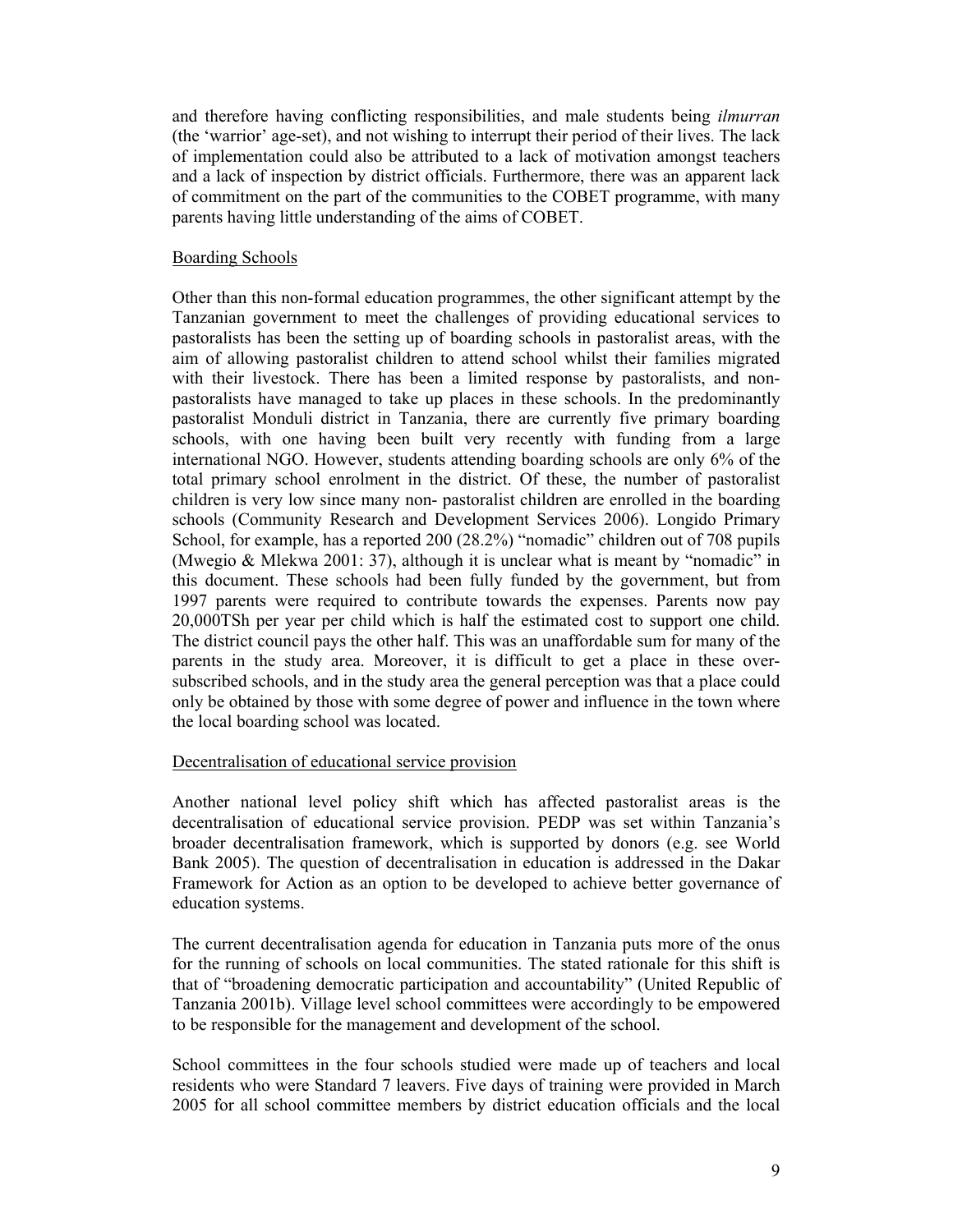education coordinator. Local resident members of these committees have understood their duties as:

- mobilising people about school development
- mobilising people to send children to school
- being involved in the management of the school budget
- being involved in the making and implementation of plans for building school buildings
- monitoring the teaching which occurs in schools

However, in practice in the study area the school committees which are supposed to take on many new responsibilities for the running of schools are ill-equipped to do so. Many have poor literacy and numeracy skills due to the poor education they received themselves. In such a context, parents on school committees will not be able to demand accountability. Teachers tended to blame other local school committee members for the perceived lack of follow-up of these new responsibilities. School committee members often blamed local leaders. There was much mention, amongst both teachers and committee members, of a lack of enthusiasm about education ('*mwamko wa elimu'*) as a reason for this lack of follow-up. The increased responsibility of school committees has, according to parents and teachers in the study area, not led to any significant dialogue between parents and schools. Decentralisation of this kind requires more extensive capacity building. Decentralisation of the education system in contexts such as these carries further risks. When central government devolves the financing of education to district level in pastoralist zones, the ability of local government to raise revenue for schooling through taxation is weak. The result is that communities have to bear a heavy financial responsibility to ensure that schools function (Oxfam 2005), a responsibility that is not being met in the study area, where plans to expand school infrastructure remain unrealised because of a lack of local fund-raising success.

At the same time as higher levels of government are devolving responsibilities, they are not fulfilling those that they retain. For example, schools in the study area were not inspected as frequently as is required, due to the schools' remoteness and lack of transportation available to inspectors.

#### Shortage of local teachers

There is a shortage of local teachers in pastoralist areas in Tanzania. This is a problem firstly because of the low levels of KiSwahili skills in pastoralist areas in Tanzania, resulting from the historical disparities in educational participation and attainment described above. Problems of communication between teachers, pupils, and parents result. In the villages surveyed by a CORDS project, only 22 out of 60 teachers (37%) were found to be Maa-speaking. Swahili is the language of instruction in Tanzanian primary schools. This is in line with the country's policy of using Swahili to build up unity and cooperation amongst Tanzanians. In contrast, in Kenya a mother tongue policy is in place in lower primary, i.e. the dominant language spoken in the catchment area where the school is located, made possible by the greater number of teachers from all areas.

Secondly, a lack of teachers from pastoralist backgrounds is a problem because nonpastoralist teachers are often unused to the harsh conditions found in pastoralist areas,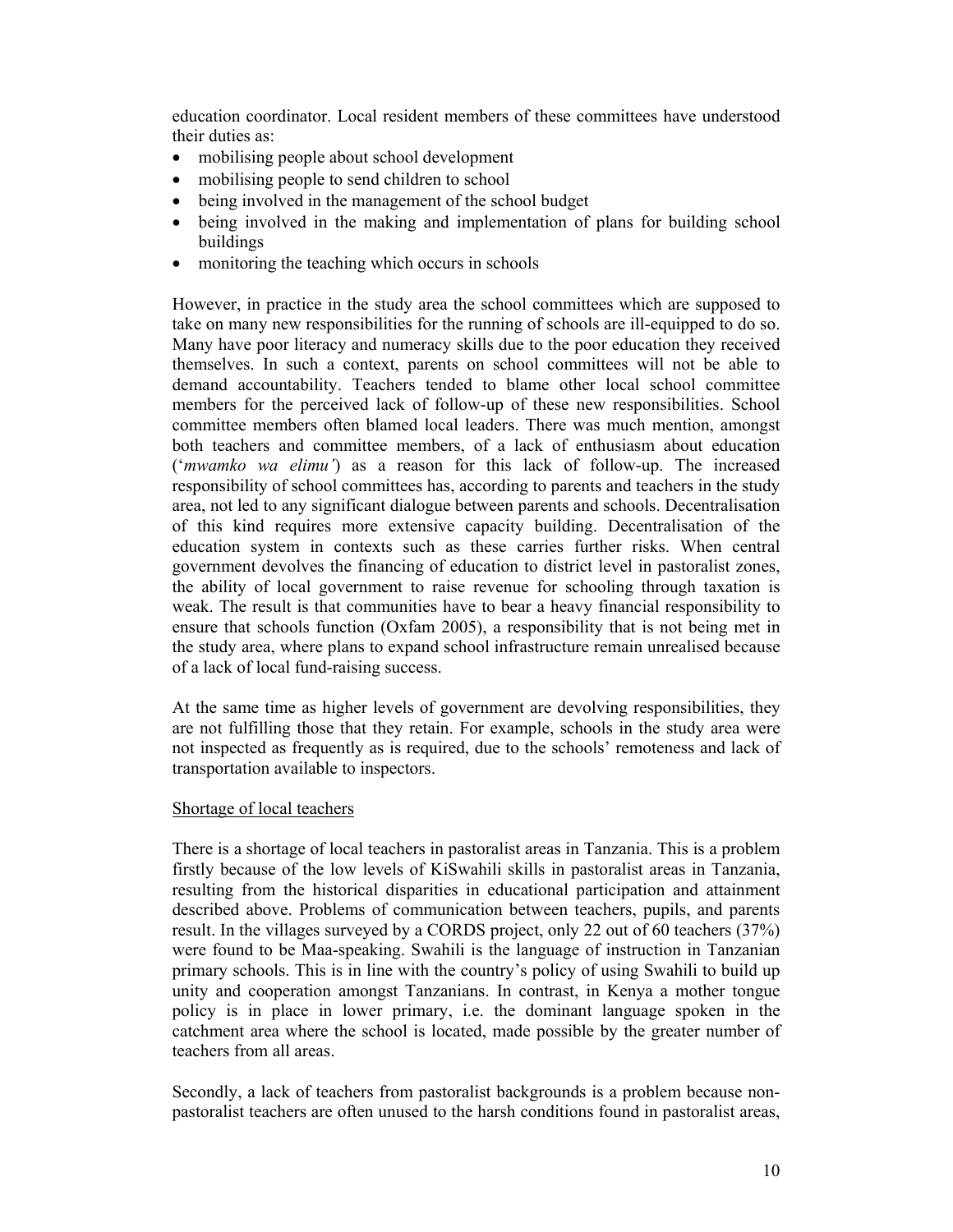and consequently become de-motivated and request transfers. This de-motivation also results from the poor school facilities, including teachers' housing, and lack of inspection from district officials. PEDP states that teachers' houses will be constructed to provide incentives for teachers to work in remote rural areas (URT 2001b: 7). Reports show that nationally, the number of teachers' houses constructed has fallen well below the target (United Republic of Tanzania 2004b: 33-34). This was the case in the study area. In contrast, the Kenyan government has a policy of topping up salaries of civil servants and teachers working in hardship areas, most of which are ASAL areas. This has gone a long way towards attracting teachers to formerly poorly staffed areas. However, most ASAL districts are still highly understaffed (Carr-Hill et al. 2005: 88).

#### Curriculum and 'hidden curriculum'

There are also issues concerning what is in the curriculum, and what is actually taught and learnt in schools, about pastoralism and the pastoralist way of life.

There is provision in the primary school curriculum for the teaching of skills for pastoralism and farming. The newly developed subject '*Stadi za Kazi*' or 'Work Studies' includes lessons about pastoralism and agriculture in which skills should be taught practically. However, in practice in the study area, '*Stadi za Kazi*' was not taught at all because teachers had not received any training to teach this new subject, and didn't have any of the numerous items of equipment which the syllabus requires. Children reported never having had '*Stadi za Kazi*' lessons, despite these lessons being timetabled.

Some of what is in the curriculum does not appreciate the rationality of aspects of the pastoralist system, and in general expresses negative attitudes about extensive pastoralism. This is demonstrated by the following extracts from primary school text books.

In one social studies textbook the Maasai are described as 'ancestral pastoralists' (*wafugaji wa jadi*). Under the sub-heading of 'Modern Pastoralism' (*Ufagaji wa Kisasa*), it is stated that,

'In Tanzania, ranch pastoralism has various problems. One of these problems is the lack of large areas for pastoralism. This problem is there because many areas are dominated by ancestral pastoralists like the Maasai' (Taasisi ya Elimu Tanzania 1998).

In a Standard 3 KiSwahili book, a fictional school-trip to visit Mr Msule, a farmer who keeps a few livestock is described:

… Another student asked, "Sir, if these cows increase in number, will this building be big enough?" Mr Msule replied, "I will continue to rear just four cows. It's better to rear a few cows so that I can look after them well. To rear a lot of cows is a great expense. It's not easy to buy medicines and care for lots of cows. A few healthy cows are more advantageous than lots of cows which are weak." (Tanzania Institute of Education 1995).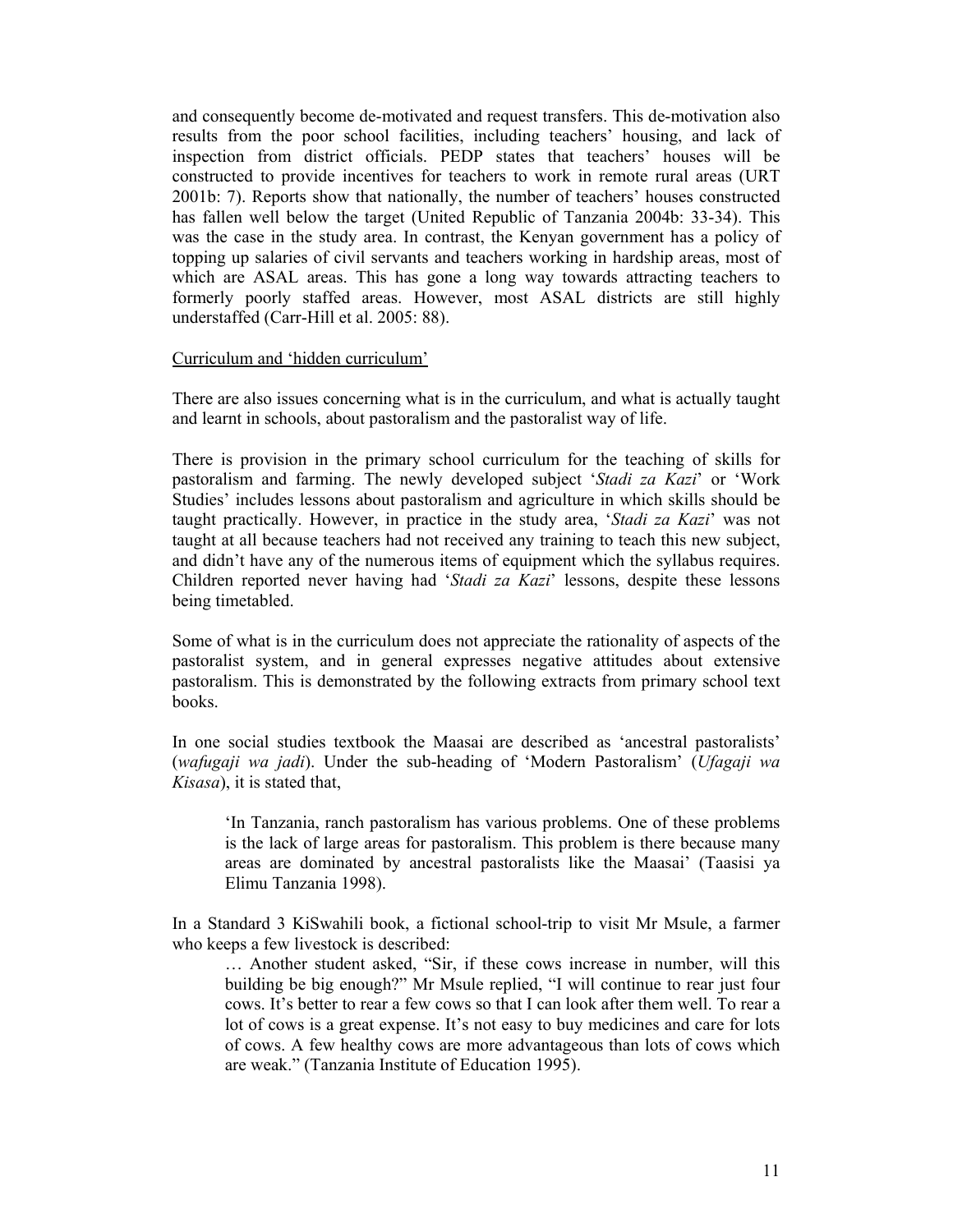Some negative attitudes about pastoralism which are not found in the curriculum are promulgated in schools. A locally born pastoralist who had been a teacher in two of the schools in the area, told me what he had observed when teaching and living in these schools, and when observing those who live around him.

"Those who have had an incomplete education, finishing at primary school, often learn to despise their traditions. They learn through going to school that the Maasai are 'poor, ignorant and conservative'. This is not in the syllabus as such, but pupils see the way their teachers live, and hear them talking outside the classroom" (Extract from interview).

If such attitudes continue to be taught in schools, this will help to ensure that attitudes prevalent amongst decision makers are anti-pastoralist, and that pastoralists are unable to articulate and advocate for policy change that will be supportive of pastoralism.

#### School-farms

Whilst school-farms have been a distinctive feature of Tanzanian schools in the postindependence period, at the current time there is little clarity as to official policies regarding these farms. There are still farms on many schools, but there are no periods timetabled in which children are supposed to farm. In the study area, students farmed in periods timetabled for other subjects. Observations in schools, and interviews with pupils revealed that pupils in these schools are still strongly encouraged to become farmers after school, and to value farming. Schools in predominantly pastoralist areas are still attempting to enshrine cultivation as the national ideal and identity. The implications of this in terms of pastoralist poverty are apparent when the very poor harvests obtained by agro-pastoralists in the area are considered.

#### Attitudes of teachers and officials towards the challenges of education provision in pastoralist areas

In informal situations and in classrooms many negative attitudes about pastoralists, in this case the Maasai, were expressed by teachers and those involved in the running of schools in the study area. However, in discussions about school policy and practice, many teachers and others involved in the running of schools were unwilling to acknowledge differences between pastoralists and non-pastoralists which create challenges for educational provision. Those implementing education policies in pastoralist areas are therefore unlikely to be willing to adjust provision to cater for this difference. For example, one head who became annoyed at the way I was focussing on the fact that the school population was hugely dominated by pastoralist children told me, "I was sent here by the government to teach Tanzanian children, not Maasai children". This may be related to Tanzania's national history, and the unifying function schooling has played. Those implementing educational policies in pastoralist areas in Tanzania are influenced by the political unacceptability of publicly acknowledging ethnic difference, and the agenda inherent in Tanzanian education policies which aims to make pastoralists conform to the Tanzanian national identity.

## **Conclusion**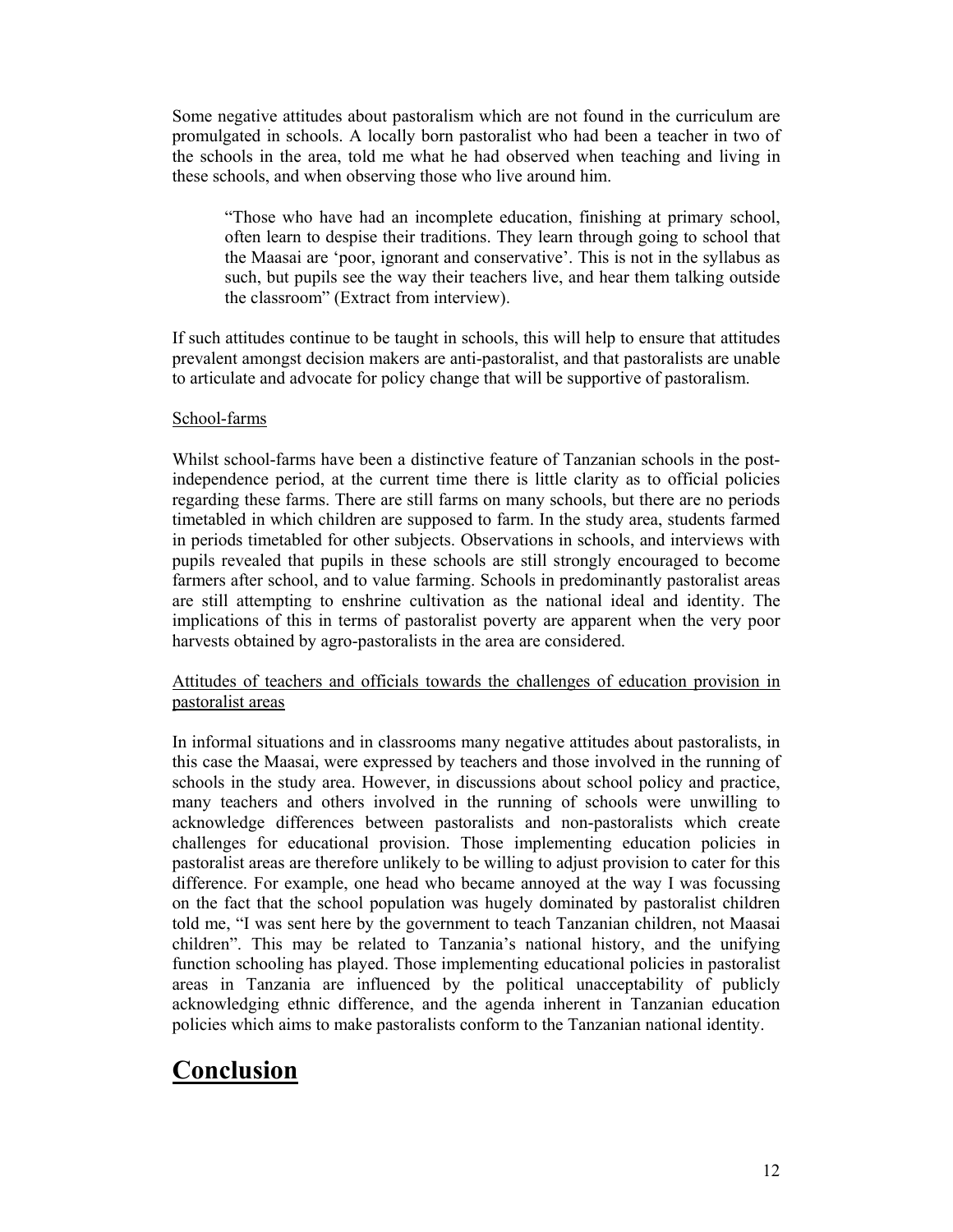This paper has explored the ways in which international and national agendas concerning pastoralism and education are manifested in the policy and practice of educational service provision in pastoralist areas in Tanzania. In the current global development policy environment, pastoralism is receiving more attention, and is increasingly viewed as a potentially sustainable livelihood, rather than a way of life whose time has passed. This shift in thinking has been incorporated to some degree into East African governments' policies, less so for Tanzania than for neighbouring Kenya.

Pastoralists in Tanzania lack a voice in the policy process, and are ill-equipped to advocate for change in terms of policies or the implementation of policies. This is less so in Kenya. There is also insufficient understanding in Tanzanian policy circles of the realities of educational provision in pastoralist areas, partly because data specifically on pastoralists is scarce. These differences between the countries are evident in policies concerning pastoralism in general and educational service provision for pastoralists in particular. The relative unwillingness apparent in Tanzanian policy and practice to address the specific challenges of educational service provision for pastoralists is also related to Tanzania's past and current national ethos of de-emphasising difference and promoting conformity, and the Tanzanian government's agenda with respect to pastoralism. Pastoralist areas in Tanzania continue to be neglected in terms of policies concerning educational service provision, and in the implementation of these policies.

In terms of current education policy, in the context of international commitment to Education For All, the Tanzanian government makes insufficient special provision for pastoralist areas. In Kenya governments have expressed a desire to adapt educational service provision to meet the needs of pastoralists. Current education policies in Tanzania have little to offer in terms of policy changes specifically formulated for Tanzania's pastoral communities. It is insufficiently recognised in Tanzanian education policies that these areas have distinct and chronic problems, over and above those faced by the sector as a whole. Pastoralists are expected to conform in order to access educational services. Treating the pastoral districts of Tanzania and the people that live there as if they were the same as the rest of the country is not an effective way of addressing decades-old disparities.

Whilst the special challenges for educational service provision in pastoralist areas are not really an issue in Tanzania's education policy, these challenges are even less well met in practice. This neglect of pastoralist areas in terms of educational service provision in both policy and practice are at odds with the international and (to a limited degree) national rhetoric which aims to support pastoralism as a sustainable livelihood. This neglect is likely to have important consequences for poverty reduction in pastoralist areas. It will not help to support pastoralism as a sustainable livelihood.

Changes in policy and practice are essential if education is to reduce poverty in pastoralist areas in Tanzania. Those formulating educational policies in Tanzania need to:

• Re-evaluate their agendas concerning pastoralism in order to put into action the Tanzanian government's commitment to recognize pastoralism as a sustainable livelihood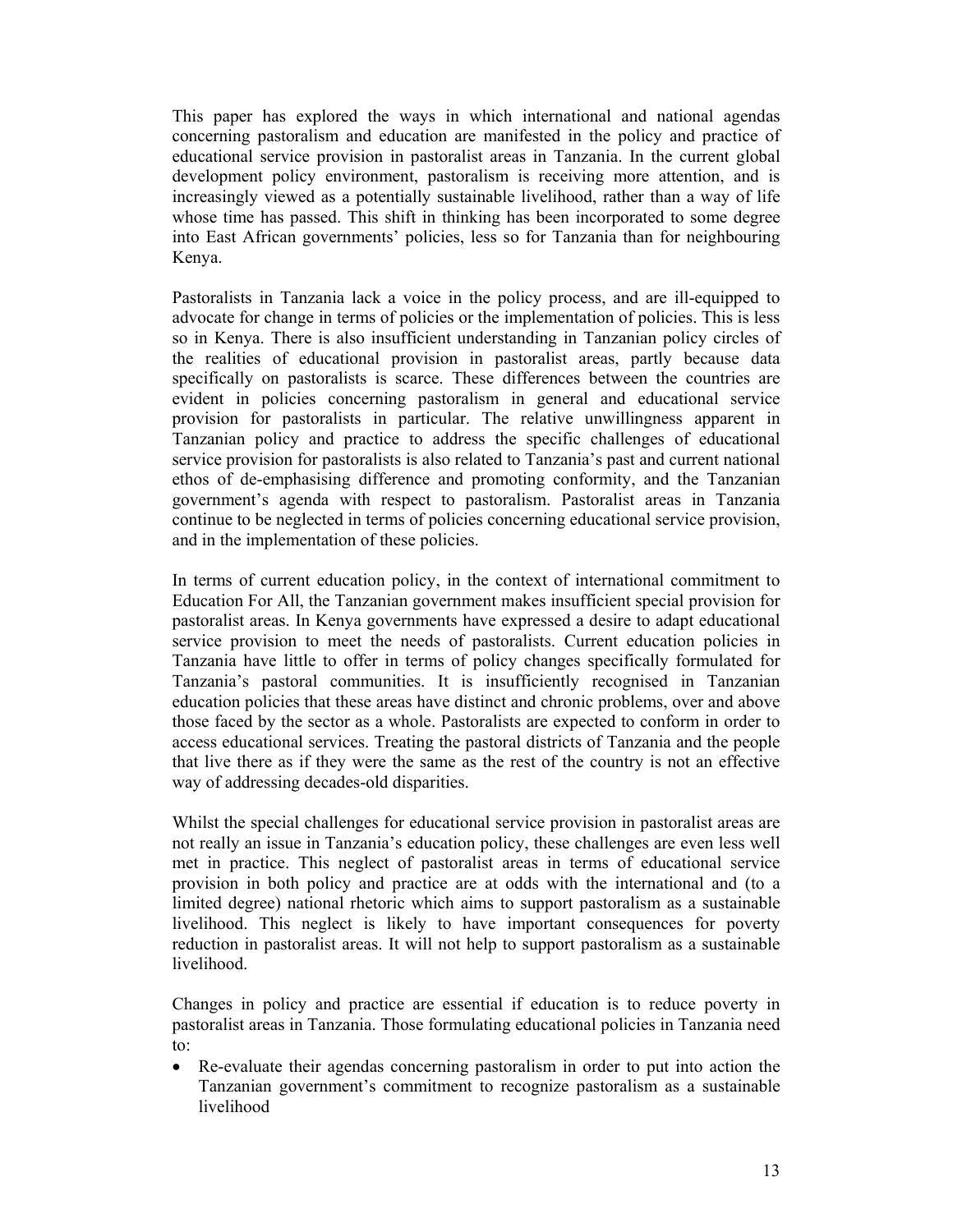- Acknowledge and face up to the special challenges of providing educational provision to pastoralist areas
- Be aware of reality of the situation in which policies are being implemented.

#### *Literature Cited*

- 1990. World Declaration on Education For All. In *Beyond Jomtien: Implementing Primary Education for All*, ed. A Little, W Hoppers, R Gardner, London: Macmillan.
- Abkula D. 2002. Jumping on the train: the pastoralist experience in Kenya's PRS. *PPLA Notes* 43:31-3
- Buchert L. 1997. *Education Policy Formulation in Tanzania: Coordination between the Government and International Aid Agencies*. International Institute for Educational Planning, Paris
- Buchert L. 1994. *Education in the Development of Tanzania, 1919-90,* London: James Currey.
- Carr-Hill R, Eshete A, Sedel C, de Souza A. 2005. *The Education of Nomadic Peoples in East Africa Synthesis Report*. UNESCO, Paris
- Coast E. 2002. Maasai socioeconomic conditions: A cross-border comparison. *Human Ecology* 30(1):79-105
- Community Research and Development Services. 2006. Research Work. http://www.cordstz.org/Pardep%20Report%201998%20b.pdf 21.4.2006
- Cooksey B, Court D, Makau B. 1994. Education for Self-Reliance and Harambee. In *Beyond Capitalism vs Socialism in Kenya and Tanzania*, ed. J Barkan,201-233. London: Lynne Reinner Publishers.
- Court D. 1973. The Social Function of Formal Schooling in Tanzania. *African Review* 3(4):577-93
- Government of Kenya. Arid Lands Resource Management Project. http://www.aridland.go.ke/pages.asp?p=SLD. 2006. 21-4-2006.
- Government of Kenya. 2004. *Draft National Policy for the Sustainable Development of Arid and Semi Arid Lands of Kenya*. Nairobi
- Government of Kenya. 2000. *Interim Poverty Reduction Strategy Paper*. Nairobi
- Hakikazi. 2005. *Pastoralism in Tanzania's Policy Framework: A review of national, sectoral and cross-sectoral policies and how to influence them. (IIED).*
- Mungai J. 2005. *Hotuba ya Waziri wa Elimu na Utamaduni kuhusu Makadirio ya Matumizi ya Fedha kwa Mwaka 2005/2006 (Speech by the Minister for Education and Culture about the estimates for spending for the year 2005/06.* Dodoma, United Republic of Tanzania.
- Mwegio.L., Mlekwa V. 2001. *Education for Nomadic Communities in Tanzania: A Study Commissioned by UNICEF/UNESCO in collaboration with the Ministry of Education and Culture, Tanzania*.
- Ndagala D. 1982. "Operation Imparnati": The Sedentarization of the Pastoral Maasai in Tanzania. *Nomadic People* 10:28-39
- Obura A. 2002. *Case for the Establishment of a National Commission for the Education of Pastoralist and Nomadic Communities: Concept Paper*. Submitted to the Kenya Country Working Group on Non-Formal Education, MOEST, Nairobi,